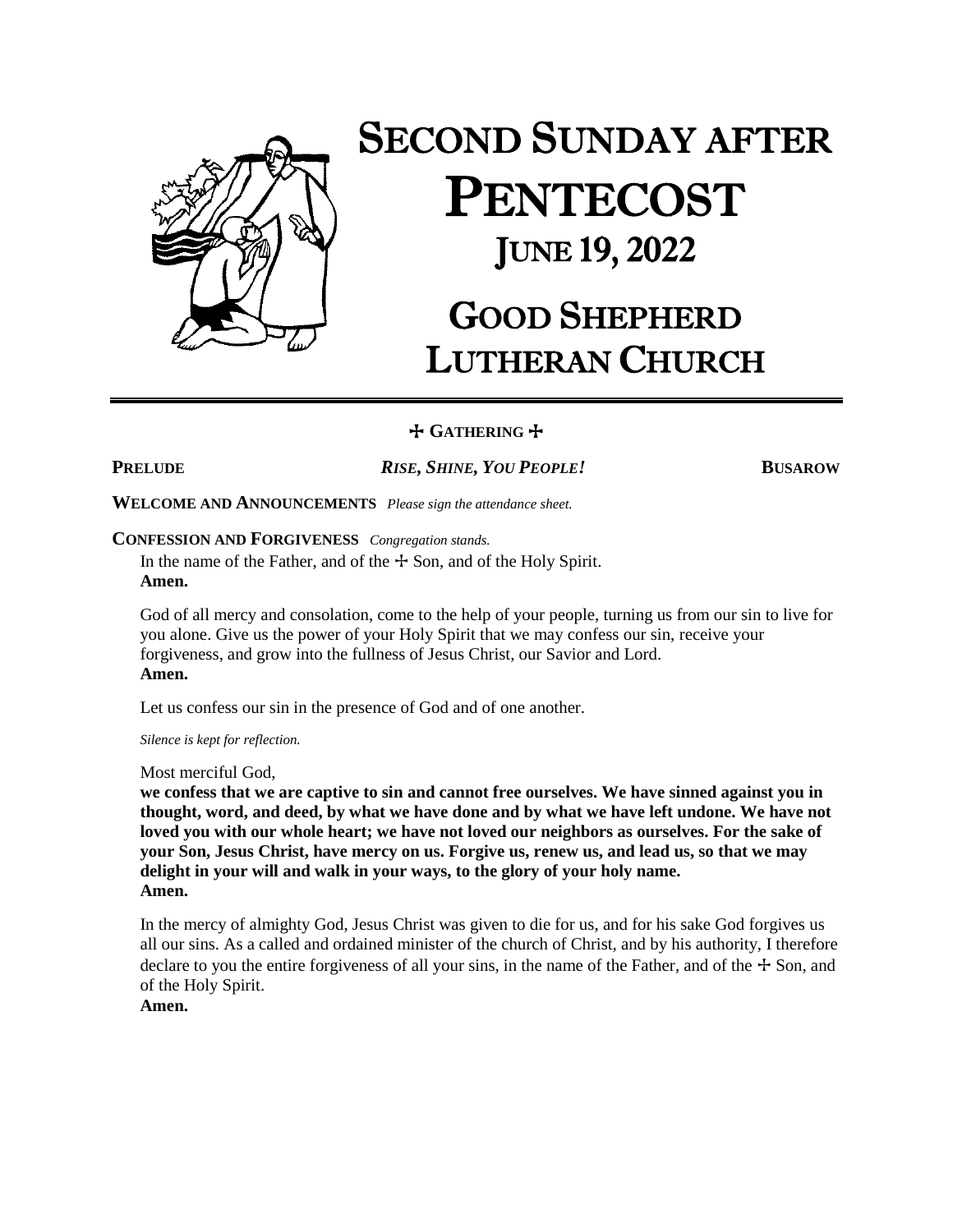*The congregation turns to face the cross in procession, reminding us that Christ leads us into the presence and love of God.*

### **GATHERING HYMN 665** *RISE, SHINE, YOU PEOPLE!*

- 1 Rise, shine, you people! Christ the Lord has entered our human story; God in him is centered. He comes to us, by death and sin surrounded, with grace unbounded.
- 2 See how he sends the pow'rs of evil reeling; he brings us freedom, light and life and healing. All men and women, who by guilt are driven,

now are forgiven.

- 3 Come, celebrate; your banners high unfurling, your songs and prayers against the darkness hurling. To all the world go out and tell the story of Jesus' glory.
- 4 Tell how the Father sent the Son to save us. Tell of the Son, who life and freedom gave us.

Tell how the Spirit calls from ev'ry nation God's new creation.

Text: Ronald A. Klug, Music: Dale Wood; Text & Music © 1974 Augsburg Publishing House; All rights reserved. Used by permission. Reprinted under OneLicense.net A-701826

#### **GREETING**

The grace of our Lord Jesus Christ, the love of God and the communion of the Holy Spirit be with you all.

**And also with you.**

#### **HYMN OF PRAISE**

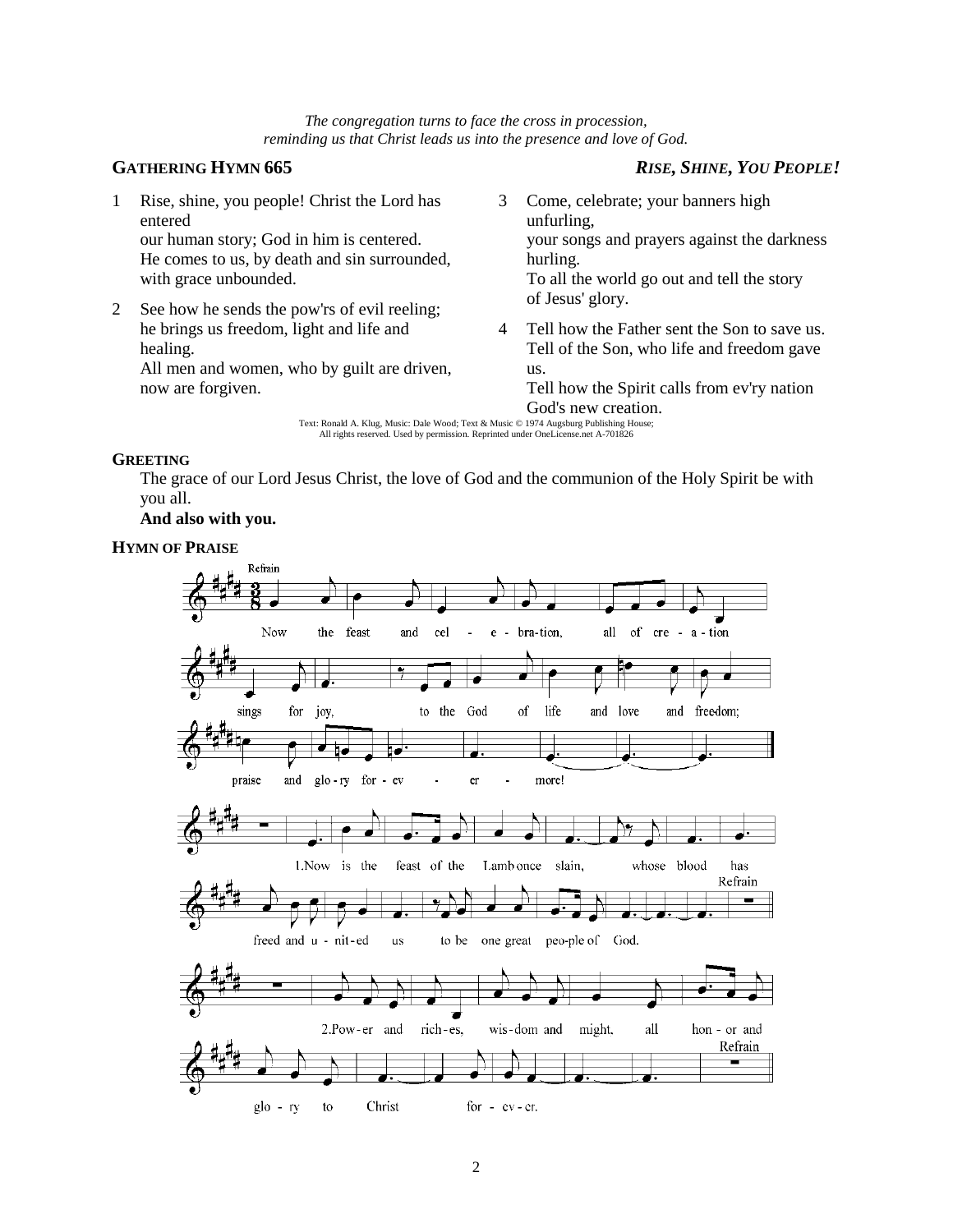

#### **PRAYER OF THE DAY**

O Lord God, we bring before you the cries of a sorrowing world. In your mercy set us free from the chains that bind us, and defend us from everything that is evil, through Jesus Christ, our Savior and Lord.

**Amen.**

#### + **WORD** +

#### **FIRST READING** *Congregation sits.* **ISAIAH 65:1-9**

A reading from Isaiah. <sup>1</sup>I was ready to be sought out by those who did not ask, to be found by those who did not seek me. I said, "Here I am, here I am," to a nation that did not call on my name. 2 I held out my hands all day long to a rebellious people, who walk in a way that is not good, following their own devices; <sup>3</sup>a people who provoke me to my face continually, sacrificing in gardens and offering incense on bricks; <sup>4</sup>who sit inside tombs, and spend the night in secret places; who eat swine's flesh, with broth of abominable things in their vessels; <sup>5</sup>who say, "Keep to yourself, do not come near me, for I am too holy for you." These are a smoke in my nostrils, a fire that burns all day long. <sup>6</sup>See, it is written before me: I will not keep silent, but I will repay;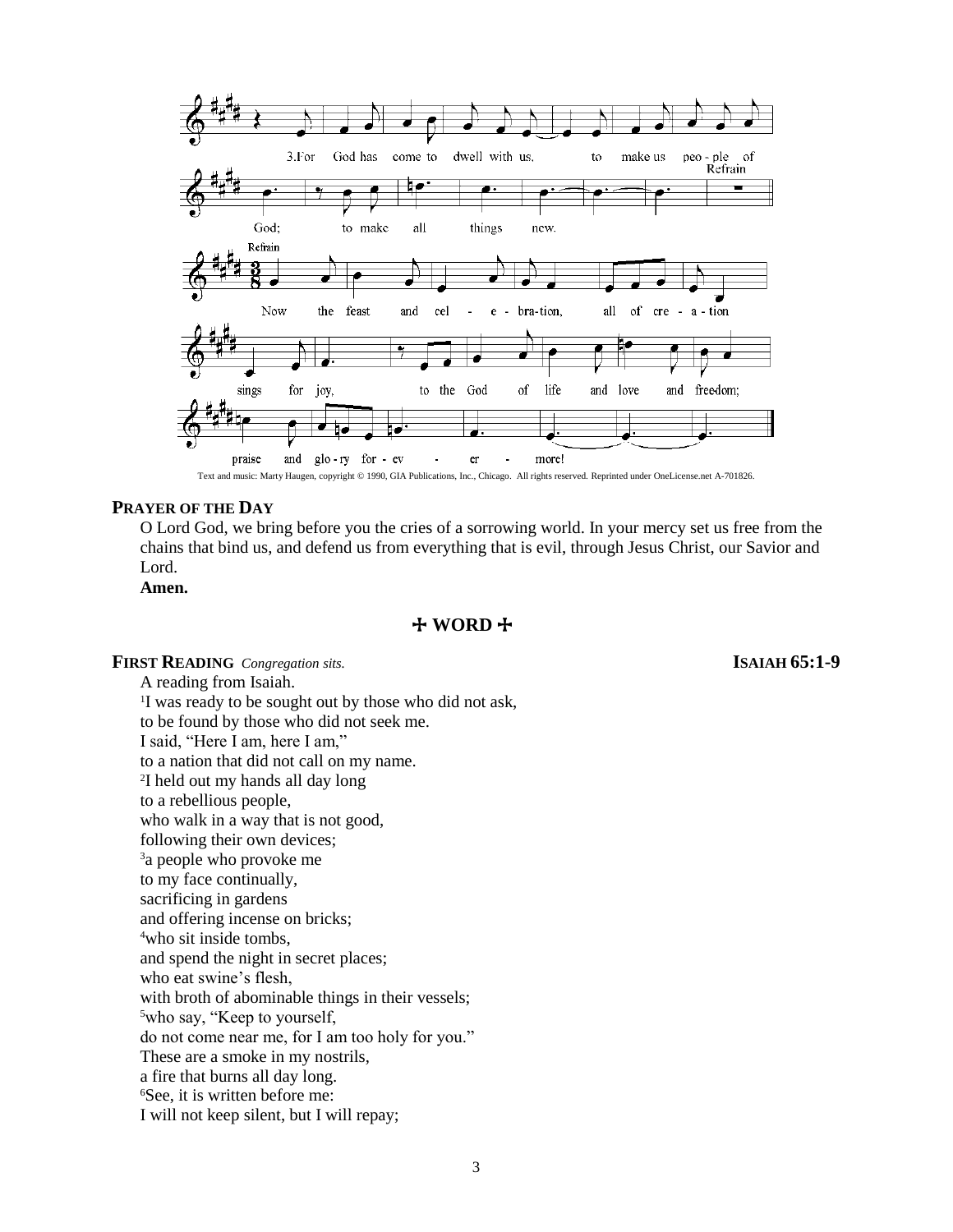I will indeed repay into their laps 7 their iniquities and their ancestors' iniquities together, says the LORD; because they offered incense on the mountains and reviled me on the hills, I will measure into their laps full payment for their actions. <sup>8</sup>Thus says the LORD: As the wine is found in the cluster, and they say, "Do not destroy it, for there is a blessing in it," so I will do for my servants' sake, and not destroy them all. 9 I will bring forth descendants from Jacob, and from Judah inheritors of my mountains; my chosen shall inherit it, and my servants shall settle there. The Word of the Lord. **Thanks be to God.**

#### **PSALM 22:19-28**

<sup>19</sup>But you, O LORD, be not **<sup>|</sup>** far away;

O my help, hasten **<sup>|</sup>** to my aid.

#### <sup>20</sup>**Deliver me <sup>|</sup> from the sword,**

#### **my life from the power <sup>|</sup> of the dog.**

<sup>21</sup>Save me from the **<sup>|</sup>** lion's mouth!

From the horns of wild bulls you have **<sup>|</sup>** rescued me.

#### <sup>22</sup>**I will declare your name <sup>|</sup> to my people;**

#### **in the midst of the assembly <sup>|</sup> I will praise you.**

<sup>23</sup>You who fear the LORD, give praise! All you of Jacob's **<sup>|</sup>** line, give glory.

Stand in awe of the LORD, all you off- | spring of Israel.

#### <sup>24</sup>**For the LORD does not despise nor abhor the poor in their poverty; neither is the LORD's face hid- <sup>|</sup> den from them;**

#### **but when they cry out, <sup>|</sup> the LORD hears them.**

<sup>25</sup>From you comes my praise in the **<sup>|</sup>** great assembly;

I will perform my vows in the sight of those who **<sup>|</sup>** fear the LORD.

<sup>26</sup>**The poor shall eat <sup>|</sup> and be satisfied,**

**Let those who seek the LORD give praise! May your hearts <sup>|</sup> live forever!**

<sup>27</sup>All the ends of the earth shall remember and turn **<sup>|</sup>** to the LORD;

all the families of nations shall bow **<sup>|</sup>** before God.

#### <sup>28</sup>**For dominion belongs <sup>|</sup> to the LORD,**

**who rules o- <sup>|</sup> ver the nations.**

A reading from Galatians.

<sup>23</sup>Now before faith came, we were imprisoned and guarded under the law until faith would be revealed. 24Therefore the law was our disciplinarian until Christ came, so that we might be justified by faith. <sup>25</sup>But now that faith has come, we are no longer subject to a disciplinarian, <sup>26</sup>for in Christ Jesus you are all children of God through faith. 27As many of you as were baptized into Christ have clothed yourselves with Christ. <sup>28</sup>There is no longer Jew or Greek, there is no longer slave or free, there is no longer male and female; for all of you are one in Christ Jesus. 29And if you belong to Christ, then you are Abraham's offspring, heirs according to the promise. The Word of the Lord.

**Thanks be to God.**

*Congregation stands*.

#### **SECOND READING GALATIANS 3:23-29**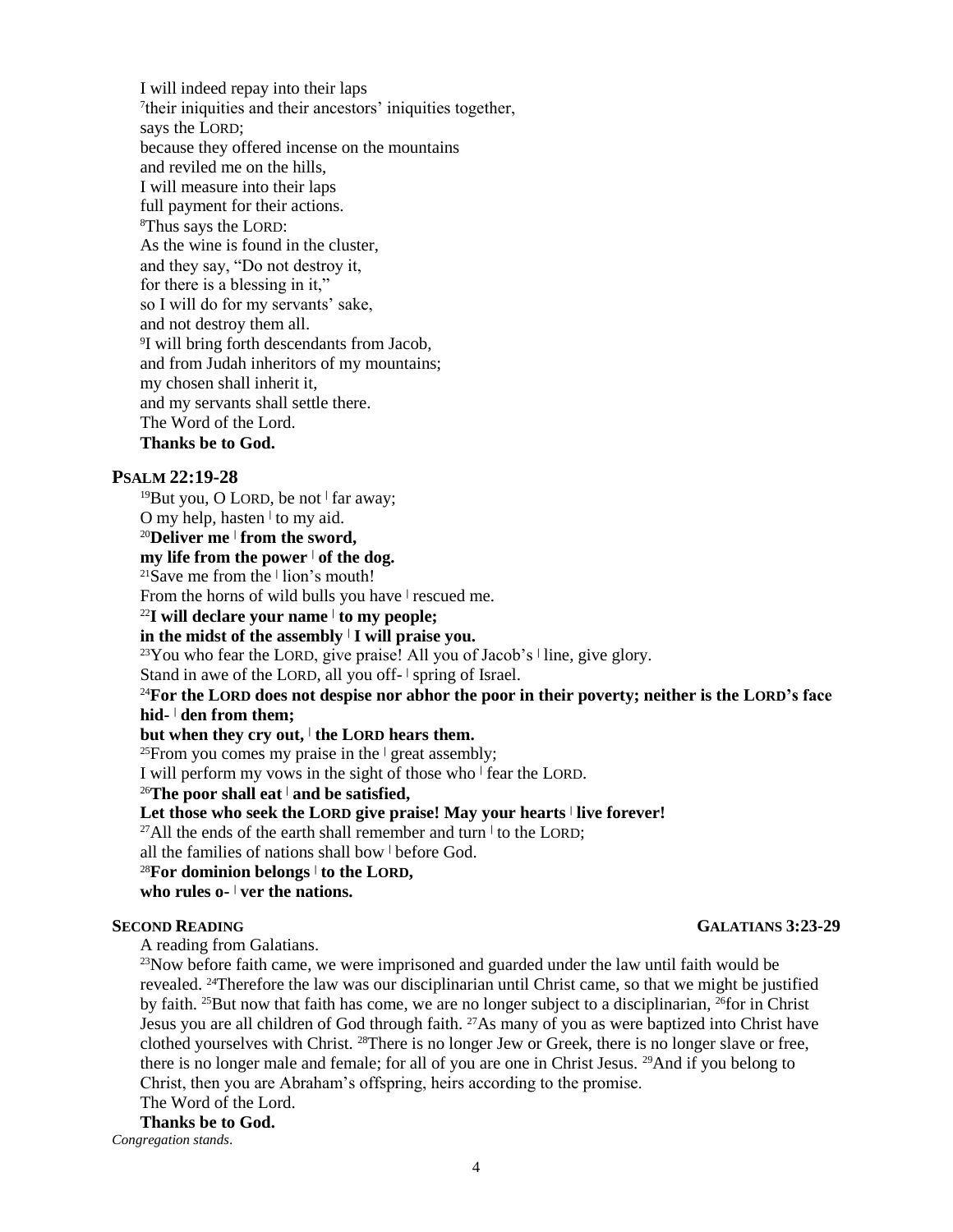

#### **GOSPEL LUKE 8:26-39**

The Holy Gospel according to Luke.

#### **Glory to you, O Lord.**

<sup>26</sup>Then [Jesus and his disciples] arrived at the country of the Gerasenes, which is opposite Galilee. <sup>27</sup>As he stepped out on land, a man of the city who had demons met him. For a long time he had worn no clothes, and he did not live in a house but in the tombs. 28When he saw Jesus, he fell down before him and shouted at the top of his voice, "What have you to do with me, Jesus, Son of the Most High God? I beg you, do not torment me"—<sup>29</sup>for Jesus had commanded the unclean spirit to come out of the man. (For many times it had seized him; he was kept under guard and bound with chains and shackles, but he would break the bonds and be driven by the demon into the wilds.) <sup>30</sup>Jesus then asked him, "What is your name?" He said, "Legion"; for many demons had entered him. <sup>31</sup>They begged him not to order them to go back into the abyss.

 $32$ Now there on the hillside a large herd of swine was feeding; and the demons begged Jesus to let them enter these. So he gave them permission. 33Then the demons came out of the man and entered the swine, and the herd rushed down the steep bank into the lake and was drowned.

<sup>34</sup>When the swineherds saw what had happened, they ran off and told it in the city and in the country. 35Then people came out to see what had happened, and when they came to Jesus, they found the man from whom the demons had gone sitting at the feet of Jesus, clothed and in his right mind. And they were afraid. <sup>36</sup>Those who had seen it told them how the one who had been possessed by demons had been healed. 37Then all the people of the surrounding country of the Gerasenes asked Jesus to leave them; for they were seized with great fear. So he got into the boat and returned. 38The man from whom the demons had gone begged that he might be with him; but Jesus sent him away, saying, <sup>39</sup> Return to your home, and declare how much God has done for you." So he went away, proclaiming throughout the city how much Jesus had done for him.

The Gospel of the Lord.

**Praise to you, O Christ.**

**CHILDREN'S SERMON** Congregation sits. **PASTOR ANDREW ISENHOWER** 

**SERMON PASTOR ANDREW ISENHOWER**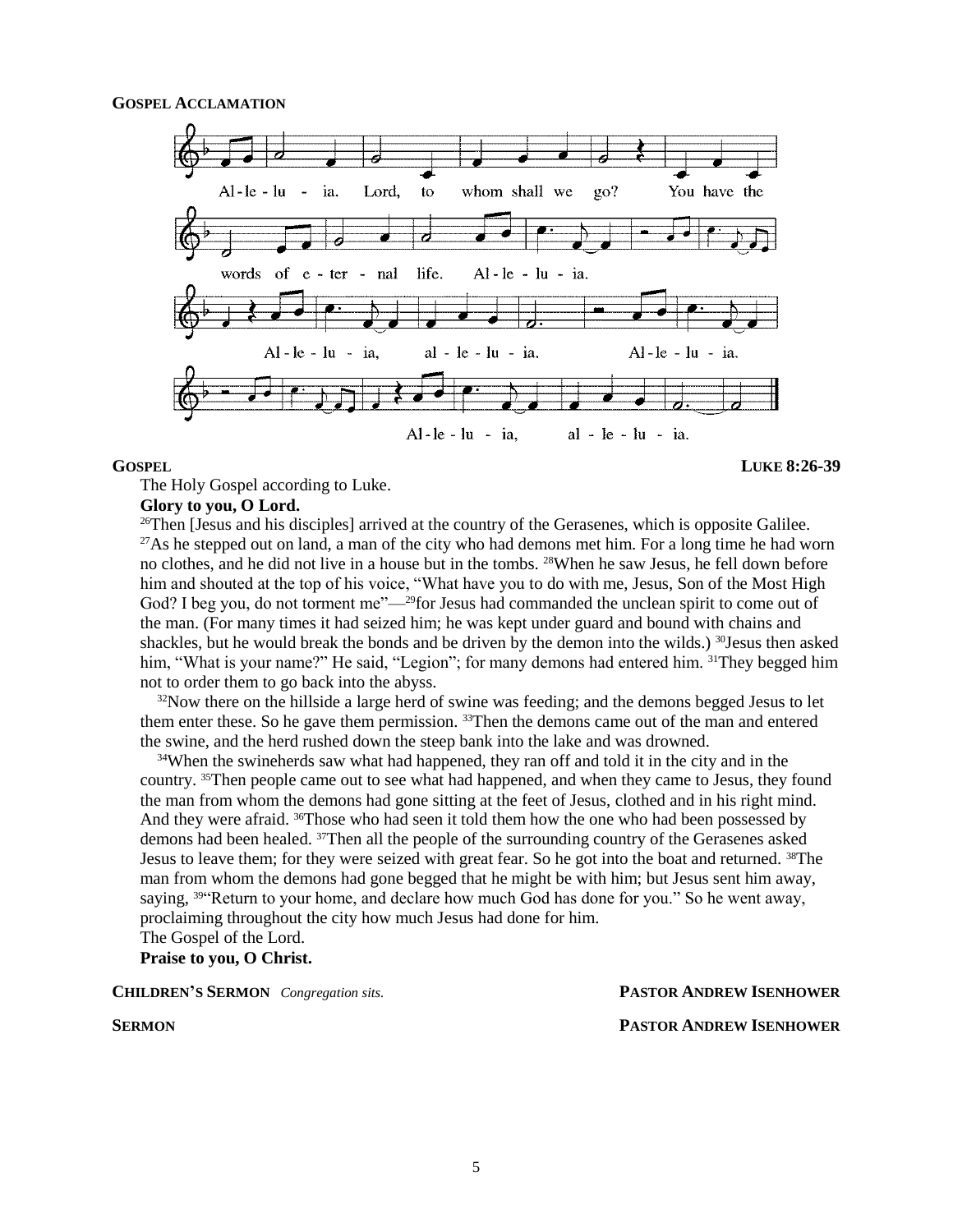#### **HYMN OF THE DAY 796** *Congregation stands. HOW FIRM A FOUNDATION*

1 How firm a foundation, O saints of the Lord, is laid for your faith in Christ Jesus, the Word! What more can he say than to you he has said

who unto the Savior for refuge have fled?

2 "Fear not, I am with you, oh, be not dismayed, for I am your God and will still give you aid;

I'll strengthen you, help you, and cause you to stand,

upheld by my righteous, omnipotent hand."

- 3 "When through fiery trials your pathway shall lie, my grace, all-sufficient, shall be your supply. The flames shall not hurt you; I only design your dross to consume and your gold to refine."
- 4 "Throughout all their lifetime my people shall prove my sov'reign, eternal, unchangeable love; and then, when gray hairs shall their temples adorn, like lambs they shall still in my bosom be borne."

### **APOSTLES' CREED**

God has made us his people through our Baptism into Christ. Living together in trust and hope, we confess our faith.

**I believe in God, the Father almighty, creator of heaven and earth.**

- **I believe in Jesus Christ, God's only Son, our Lord, who was conceived by the Holy Spirit, born of the virgin Mary, suffered under Pontius Pilate, was crucified, died, and was buried; he descended to the dead. On the third day he rose again; he ascended into heaven, he is seated at the right hand of the Father, and he will come to judge the living and the dead.**
- **I believe in the Holy Spirit, the holy catholic Church, the communion of saints, the forgiveness of sins, the resurrection of the body, and the life everlasting. Amen.**

#### **PRAYERS OF INTERCESSION** *Congregation kneels or sits.*

United in Christ and guided by the Spirit, we pray for the church, the creation, and all in need. *A brief silence.*

Holy God, you hear the cries of those who seek you. Equip your church with evangelists who reveal the continuous call of your outstretched hands and your promises of a home in you. God of grace, **hear our prayer.**

You hear the cries of the earth. Restore places where land, air, and waterways have been harmed. Guide us to develop and implement sources of energy and food production that do not destroy the earth. God of grace,

### **hear our prayer.**

You hear the cries of those who are marginalized or cast out. On this Juneteenth observance, guide us continually toward the end of oppression in all its forms, especially white supremacy. Bring true freedom and human flourishing to all your beloved children. God of grace,

#### **hear our prayer.**

You hear the cries of those who suffer. Come to the aid of all who are homeless, naked, hungry, and sick, especially those who are in our hearts and on our minds this day: (*names are shared from the congregation aloud and silently*). Bring peace to any experiencing mental illness, that they can clearly recognize your loving presence. God of grace,

#### **hear our prayer.**

You hear the cries of those who celebrate and those who grieve on this Father's Day. Nurture mutual love and tender care in all relationships. Comfort those for whom this day brings sadness or longing. God of grace,

### **hear our prayer.**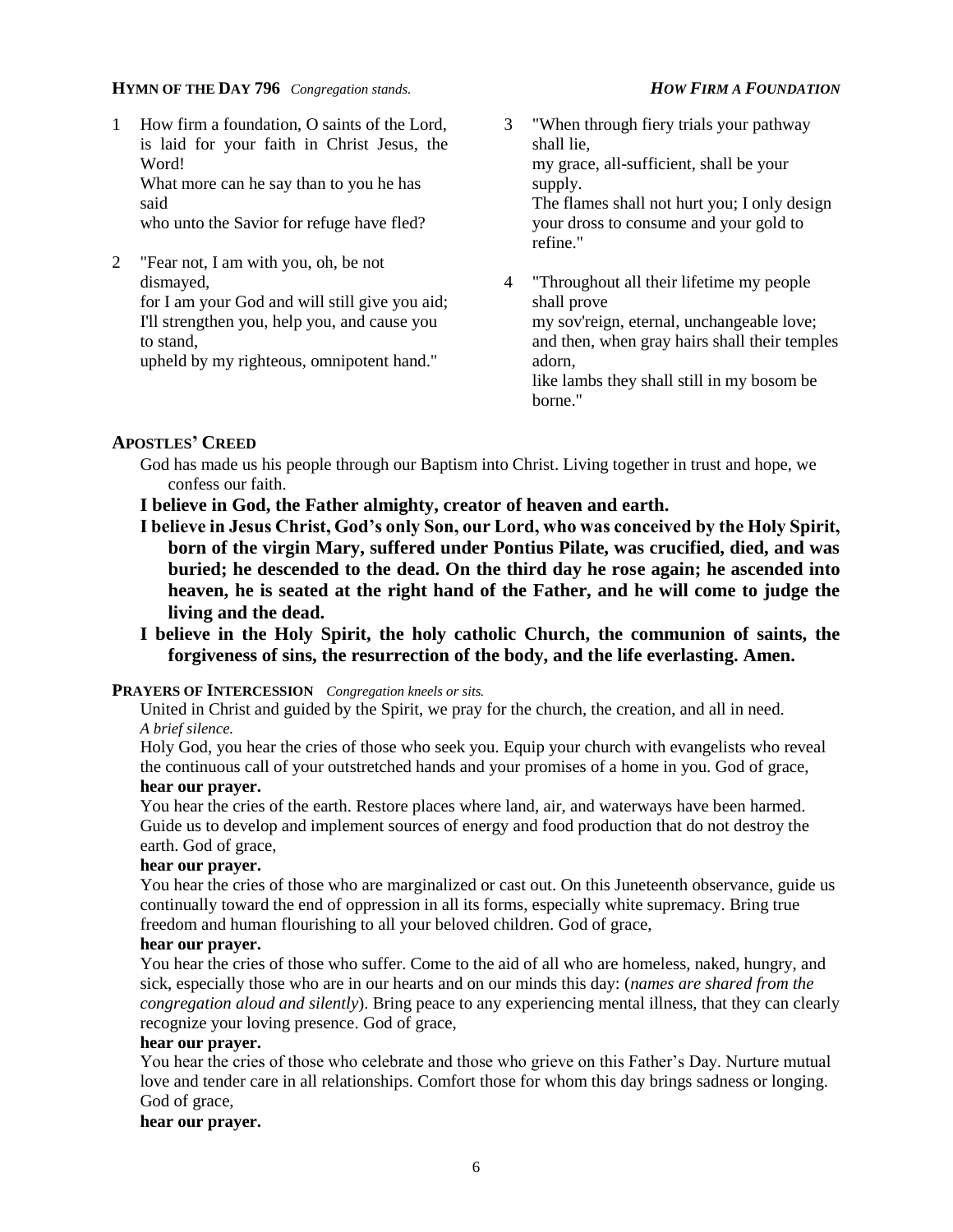We give thanks for the faithful departed whose lives proclaimed all you had done for them. At the last, unite us with them as we make our home in you. God of grace,

#### **hear our prayer.**

God of every time and place, in Jesus' name and filled with your **Amen.**

**PEACE** *Congregation stands.* The peace of Christ be with you always. **And also with you.**

### + **MEAL** +

**OFFERING** *Congregation sits.*

#### **ANTHEM** *GRACIOUS SPIRIT, DWELL WITH ME* **SCOTT**

**OFFERING SONG** *Congregation stands.*



#### **OFFERING PRAYER**

Let us pray.

God of abundance: you have set before us a plentiful harvest. As we feast on your goodness, strengthen us to labor in your field, and equip us to bear fruit for the good of all, in the name of Jesus.

**Amen**.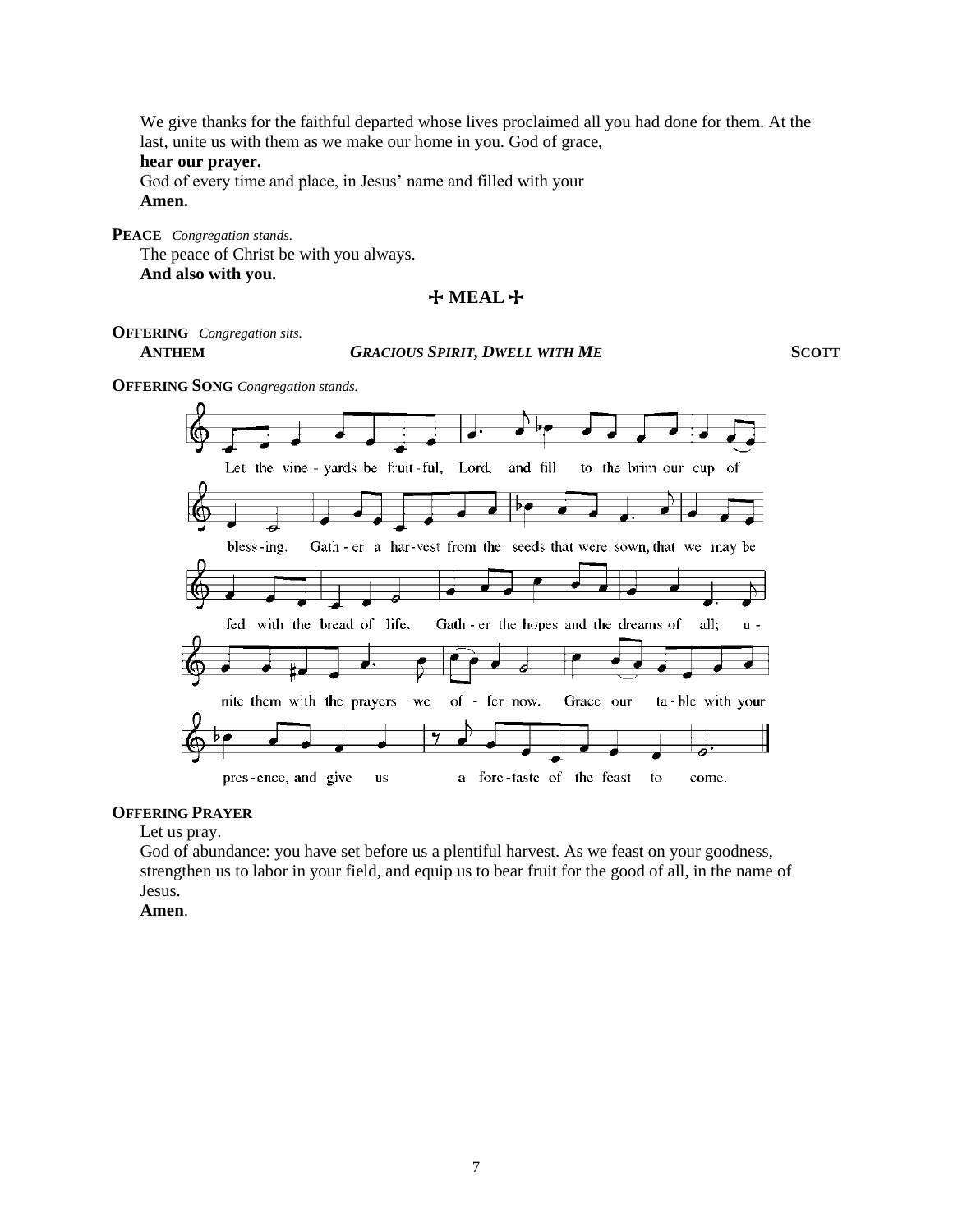#### **GREAT THANKSGIVING**



It is indeed right, our duty and our joy, that we should at all times and in all places give thanks and praise to you, almighty and merciful God, through our Savior Jesus Christ; who on this day overcame death and the grave, and by his glorious resurrection opened to us the way of everlasting life. And so, with all the choirs of angels, with the church on earth and the hosts of heaven, we praise your name and join their unending hymn:

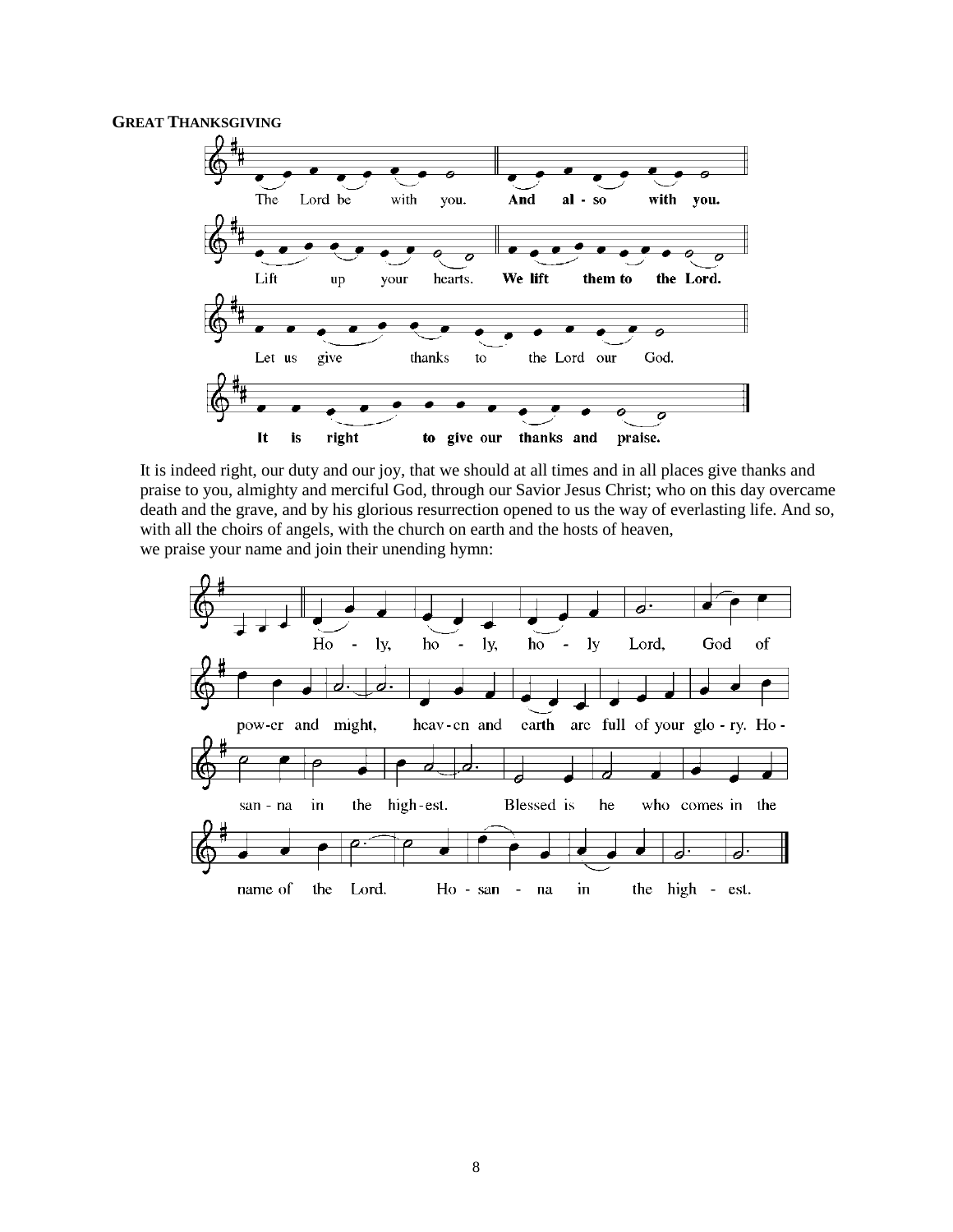#### **EUCHARISTIC PRAYER**

Holy, mighty, and merciful Lord, heaven and earth are full of your glory. In great love you sent to us Jesus, your Son, who reached out to heal the sick and suffering, who preached good news to the poor, and who, on the cross, opened his arms to all.

In the night in which he was betrayed, our Lord Jesus took bread, and gave thanks; broke it, and gave it to his disciples, saying: Take and eat; this is my body, given for you. Do this for the remembrance of me.

Again, after supper, he took the cup, gave thanks, and gave it for all to drink, saying: This cup is the new covenant in my blood, shed for you and for all people for the forgiveness of sin. Do this for the remembrance of me.

Remembering, therefore, his death, resurrection, and ascension, we await his coming in glory. Pour out upon us the Spirit of your love, O Lord, and unite the wills of all who share this heavenly food, the body and blood of Jesus Christ our Lord; to whom, with you and the Holy Spirit, be all glory and honor, now and forever.

#### **Amen.**

#### **LORD'S PRAYER**

**Our Father, who art in heaven, hallowed be thy name, thy kingdom come, thy will be done, on earth as it is in heaven. Give us this day our daily bread; and forgive us our trespasses, as we forgive those who trespass against us; and lead us not into temptation, but deliver us from evil. For thine is the kingdom, and the power, and the glory, forever and ever. Amen.**

#### **INVITATION TO COMMUNION**

In Christ's presence there is fullness of joy. Come to the banquet. **Thanks be to God!**

#### **COMMUNION** *Congregation sits.*

*All baptized Christians are welcome at the Lord's table. Young children who commune should be assisted by their parents. If you are unable to receive either the bread or wine, please be assured that the fullness of our Lord's presence is complete in either element. Gluten-free wafers are available; please let the communion server know of your need. After communing, please return to your seat. If you are unable to come to the altar, please notify an usher so that communion may be brought to you.*



#### **MUSIC DURING COMMUNION**

**HYMN 496** *ONE BREAD, ONE BODY*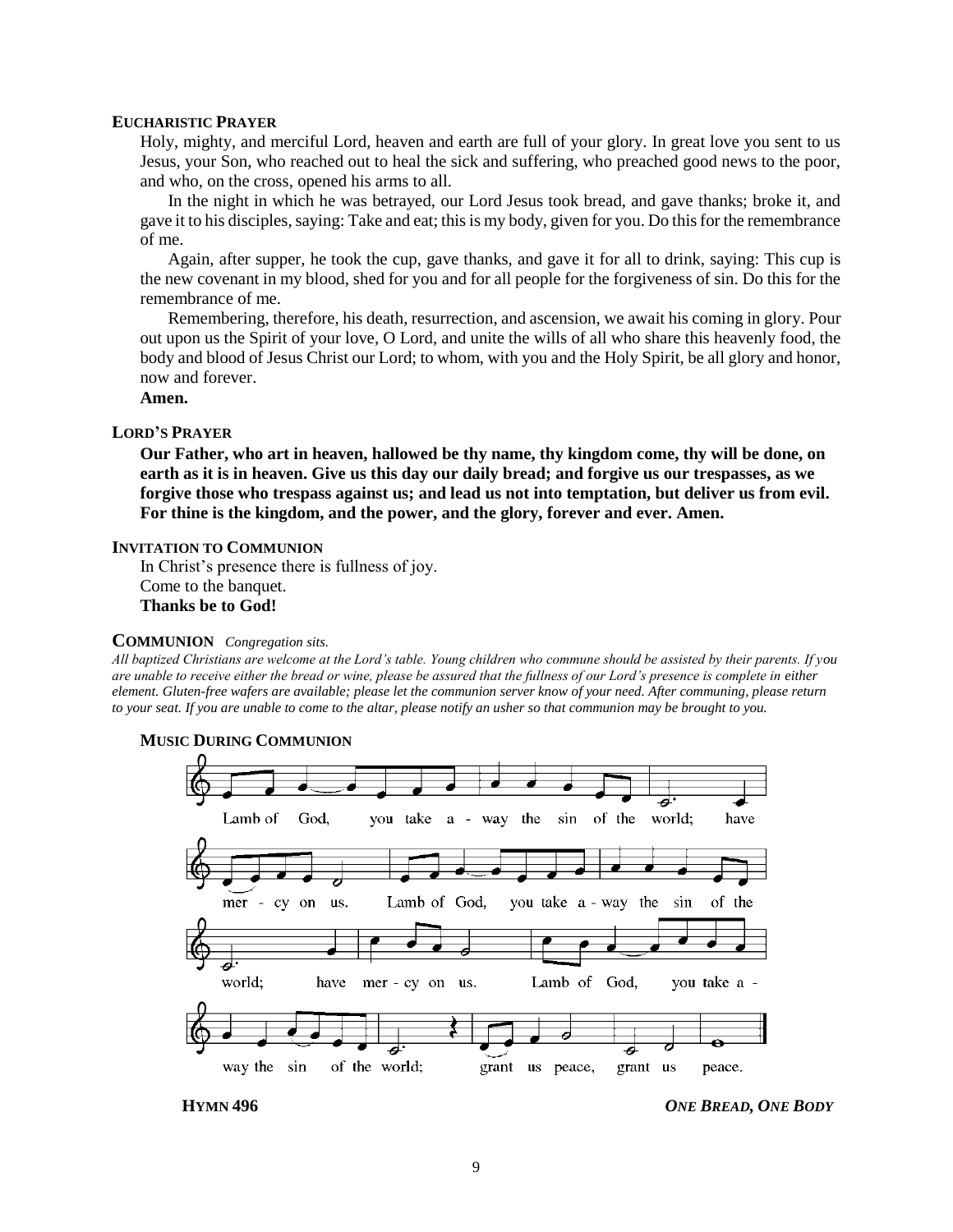#### **BLESSING OF THE COMMUNICANTS** *Congregation stands.*

The body and blood of our Lord Jesus Christ strengthen you and keep you in his grace. **Amen.**

#### **PRAYER AFTER COMMUNION**

#### Let us pray.

Life-giving God, through this meal you have bandaged our wounds and fed us with your mercy. Now send us forth to live for others, both friend and stranger, that all may come to know your love. This we pray in the name of Jesus. **Amen.**

#### **BENEDICTION**

Almighty God, Father, ☩ Son, and Holy Spirit, bless you now and forever. **Amen.**

*The congregation faces the cross as it leaves the sanctuary, following the cross as we follow Jesus into the world. All remain facing the cross for the dismissal.*

- 1 Oh, for a thousand tongues to sing my great Redeemer's praise, the glories of my God and King, the triumphs of his grace!
- 2 My gracious Master and my God, assist me to proclaim, to spread through all the earth abroad the honors of your name.
- 3 The name of Jesus charms our fears and bids our sorrows cease, sings music in the sinner's ears, brings life and health and peace.

#### **DISMISSAL**

Go in peace. Love your neighbor. **Thanks be to God.**

#### **POSTLUDE** *HOW FIRM A FOUNDATION* **LINKER**

Portions of the service are from SundaysandSeasons.com. Copyright 2021 Augsburg Fortress. All rights reserved. Reprinted by permission under Augsburg Fortress Liturgies Annual License #SAS002234. New Revised Standard Version Bible, copyright 1989, Division of Christian Education of the National Council of the Churches of Christ in the United States of America. Used by permission. All rights reserved. *Rise, Shine, You People!; Now the Feast and Celebration,* and *Gospel Acclamation* are reprinted by permission of OneLicense.net #A-701826. Permission to podcast/stream the music in this service obtained from OneLicense with license A-701826. Lectionary 12C

#### **SENDING HYMN 886** *OH, FOR A THOUSAND TONGUES TO SING*

- 4 He speaks, and list'ning to his voice, new life the dead receive; the mournful, broken hearts rejoice, the humble poor believe.
- 5 Look unto him, your Savior own, O fallen human race! Look and be saved through faith alone, be justified by grace!
- 6 To God all glory, praise, and love be now and ever giv'n by saints below and saints above, the church in earth and heav'n.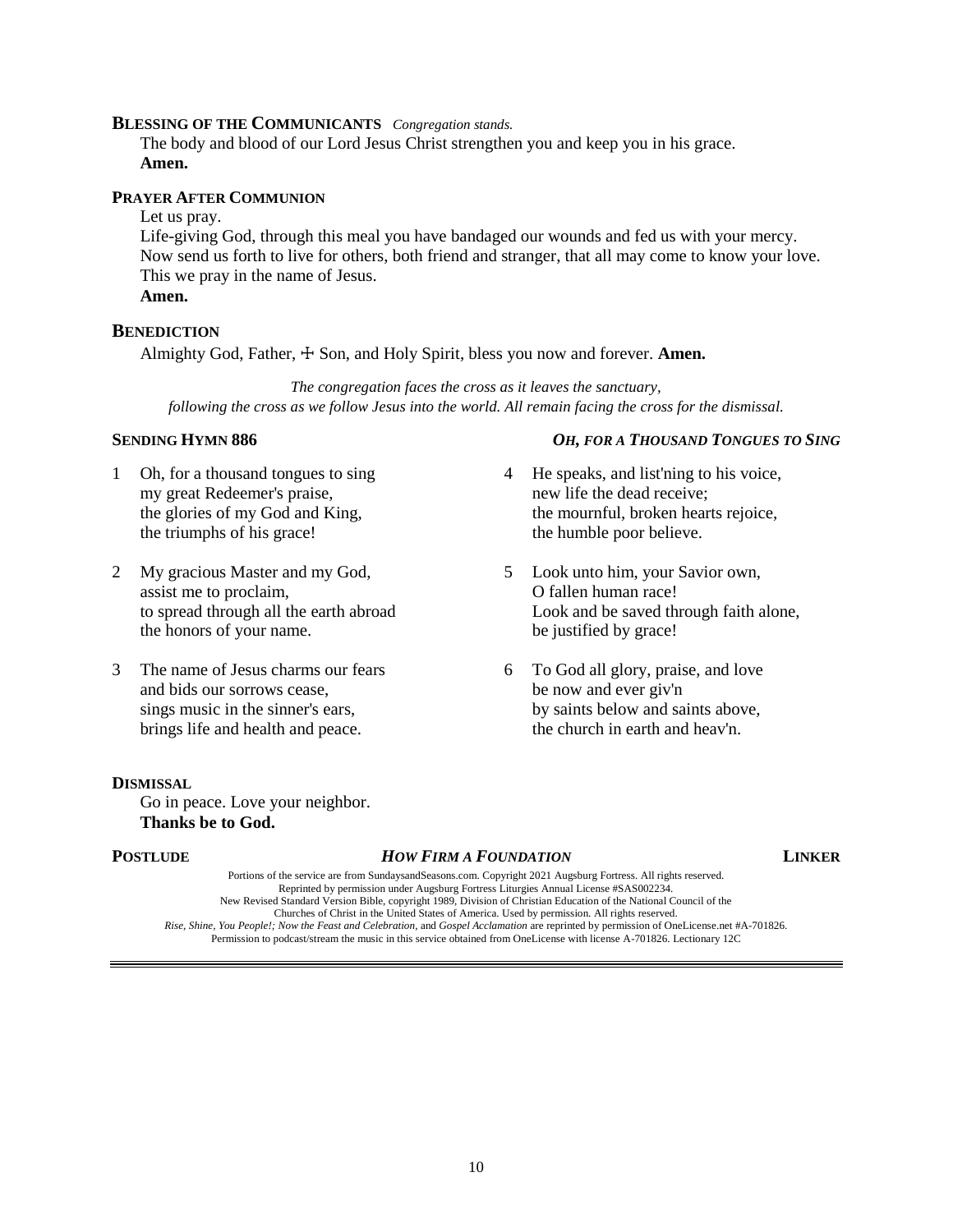### **LET US REMEMBER IN OUR PRAYERS**

**Baptist Hospital** – Mary Sox **Richland Hospital** – Joyce Upright **Brickmont of John's Creek Assisted Living** – Lena Duncan **Lowman Home** – Rosemarie Brown, Marianne De Werdt **The Palmettos** – Sara Loyd **Rice Estate** – Grace Boozer **Wellmore of Lexington** – Dot Correll **Wellmore of Daniel Island** – Barbara Sutton **Wildewood Downs** – Joanna Carpenter, Dot Gibert **At their homes** – Gwen Barnes, Susan Burch *(in Greenville with her sister)*, Helen Derrick, Sylvia Anne Derrick, Larry Evans, Bonnie Hammond, Jeannine Jameson, and Frances Plyler.

#### **JUNE 12, 2022 ATTENDANCE & OFFERINGS**

9:30 a.m. In-Sanctuary Worship Service: **82** Sunday School: **21** 

**\*Budgeted Weekly Benevolence Collections needed: \$9,049 \*Current Expenses & Benevolences Received: \$6,417**

#### **OTHER MISCELLANEOUS OFFERINGS**

| Memorial Fund               | \$275 June Social Ministry Focus – Project Hope | \$125 |
|-----------------------------|-------------------------------------------------|-------|
| Seminary Intern             | \$11,8000   Day School (for utilities)          | \$150 |
| <b>VANCO Processing Fee</b> | $$1 \mid$ Youth Missions Fund – Contributions   | \$25  |

**THE ALTAR FLOWERS** are given by Russell and Libby Slice to the Glory of God and in memory of their son Rusty on his birthday.

**THE ALTAR ROSE** is given by Mary Aitchison and Noah Adams to the Glory of God and in honor of their Aunt Gwen Barrie on her 90<sup>th</sup> birthday today.

**SUNDAY SCHOOL UPDATE** – Our combined summer class will continue in the FAB. We look forward to seeing everyone together for an intergenerational class!

**2022 VACATION BIBLE SCHOOL "Tree of Healing" Program** - Join us this Monday, June 20 — Thursday, June 23. Dinner is served at 5:30 p.m. in the FAB. The program from 6-8 p.m. in the Church Building. Programs for children age 3 to grade 5 (completed) include dinner, Bible stories, games, snacks, crafts, music, and more!

**SIGN UP TO OFFER FLOWERS** — The sign-up chart for offering flowers is on the **BULLETIN BOARD** in the Narthex. Please sign up – with your phone number – for the dates you want to offer flowers in 2022. Altar Flowers are \$70, the Altar Rose is \$10, and Narthex Flowers are \$50.

**ANNOUNCEMENTS FOR SUNDAY** bulletins are **due by noon each Wednesday**. Email your announcements to Deborah Mitchell, Parish Administrator, at parishadmin@gslc.com.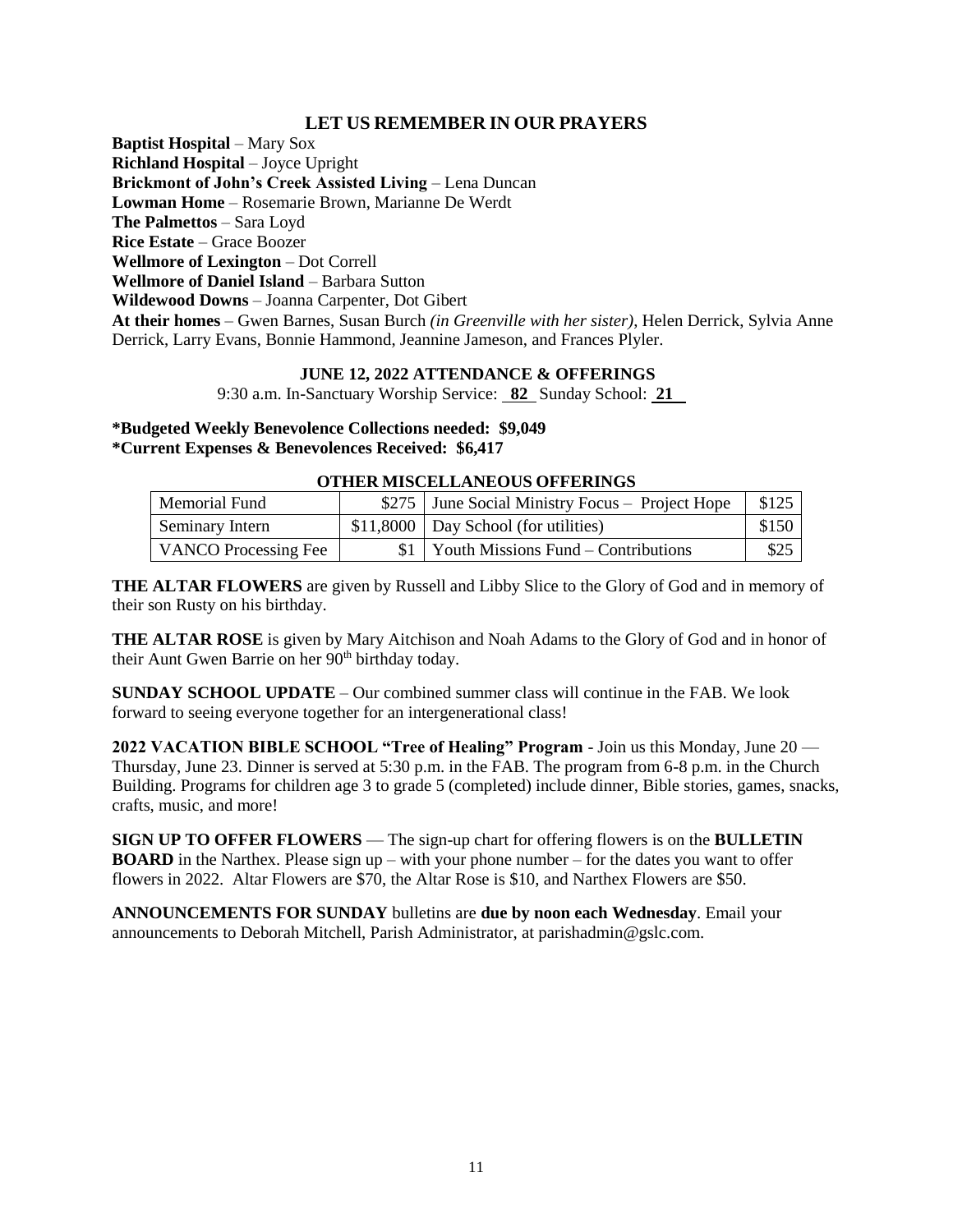## **SERVING IN WORSHIP**

| <b>USHERS</b>             | Mary Stallings, Pat Quattlebaum, Alice Buckner, Marion Eargle, |
|---------------------------|----------------------------------------------------------------|
|                           | Marcia Woodward                                                |
| <b>LECTOR</b>             | Don Caughman                                                   |
| <b>COMMUNION ASST</b>     | Don Caughman                                                   |
| <b>ACOLYTE</b>            | Anna-Marie Plyler                                              |
| <b>CRUCIFER</b>           | <b>Matthew Herrmann</b>                                        |
| <b>NURSERY</b>            | Shayla Williams, Heavenly Edenfield                            |
| <b>ALTAR GUILD</b>        | Janet Lockhart, Sabra Lindler, Anne Rush                       |
| <b>TABULATORS</b>         | Leigh Ford, David Lucas                                        |
| <b>OPENING BUILDINGS</b>  | Joey Allison                                                   |
| <b>CC PERSON OF MONTH</b> | <b>Suzanne Sanders</b>                                         |

## **THIS WEEK AT GSLC:**

| June 19   | <b>Food Pantry Sunday</b>                                    |
|-----------|--------------------------------------------------------------|
|           | 9:30 a.m. Worship Service (Sanctuary)                        |
|           | 10:00 a.m. – 12:30 p.m. Korean Lutheran Service (Youth Room) |
|           | 10:45 a.m. Summer Sunday School for All Ages (FAB)           |
| June 20   | 5:30 p.m. VBS Dinner (FAB)                                   |
|           | 6:00 p.m. VBS                                                |
| June $21$ | 11:30 a.m. Bible Study (Conference Room)                     |
|           | 5:30 p.m. VBS Dinner (FAB)                                   |
|           | 6:00 p.m. VBS                                                |
| June $22$ | 8:00 a.m. Zoom Bible Study                                   |
|           | 5:30 p.m. VBS Dinner (FAB)                                   |
|           | $6:00$ p.m. VBS                                              |
| June 23   | 5:30 p.m. VBS Dinner (FAB)                                   |
|           | $6:00$ p.m. VBS                                              |
| June $26$ | 9:30 a.m. Worship Service (Sanctuary)                        |
|           | 10:00 a.m. – 12:30 p.m. Korean Lutheran Service (Youth Room) |
|           | 10:45 a.m. Summer Sunday School for All Ages (FAB)           |
|           |                                                              |